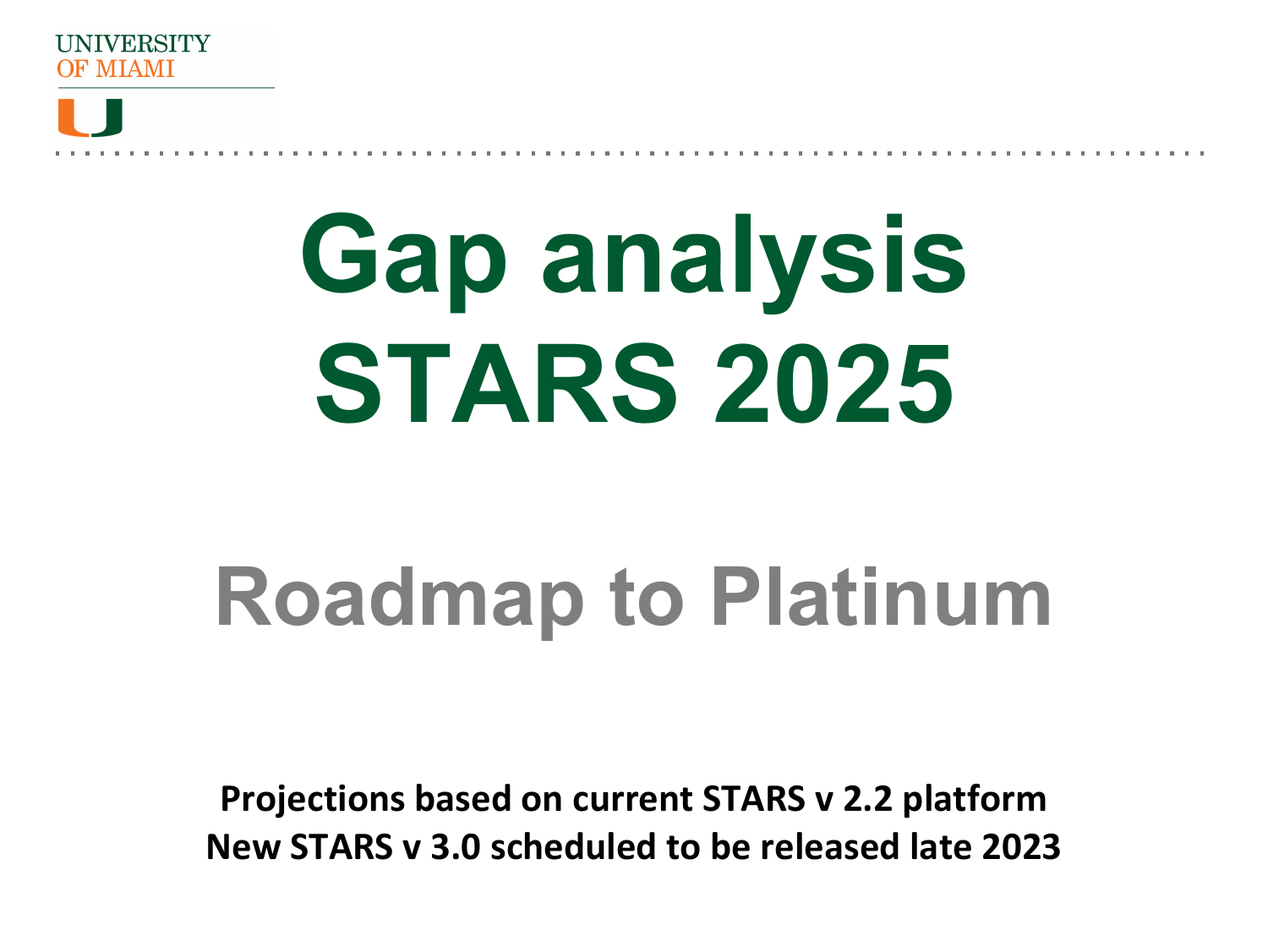#### **Credits comparison: Academics**



 $\label{eq:3.1} \begin{array}{cccccccccccccc} \mathbf{0} & \mathbf{0} & \mathbf{0} & \mathbf{0} & \mathbf{0} & \mathbf{0} & \mathbf{0} & \mathbf{0} & \mathbf{0} & \mathbf{0} \end{array}$ 

**GREEN**: Very good ; **ORANGE**: Good; **RED**: Not good, need to improve

| <b>SUB-CATEGORY</b>                                          |          | <b>Max pts</b>                     | <b>University of</b><br><b>Miami</b><br><b>Gold 2019</b> | <b>University of</b><br><b>Miami</b><br>2022 | <b>NYU</b><br><b>Gold</b> | <b>Case Western</b><br><b>Silver</b>           |                                                  | <b>Emory</b><br><b>University</b><br><b>Gold</b>        |                | <b>Stanford</b><br><b>University</b><br><b>Platinum</b> |
|--------------------------------------------------------------|----------|------------------------------------|----------------------------------------------------------|----------------------------------------------|---------------------------|------------------------------------------------|--------------------------------------------------|---------------------------------------------------------|----------------|---------------------------------------------------------|
| <b>AC-Curriculum</b><br>40                                   |          |                                    | 29.46                                                    | 31.69                                        | 26.88                     | 21.32                                          |                                                  | 28.86                                                   |                | 38.20                                                   |
| <b>University of Miami</b><br><b>Gold 2019</b>               |          | <b>University of Miami</b><br>2022 |                                                          | <b>NYU</b><br><b>Gold</b>                    |                           | <b>Case</b><br><b>Western</b><br><b>Silver</b> | <b>Emory</b><br><b>University</b><br><b>Gold</b> | <b>Stanford</b><br><b>University</b><br><b>Platinum</b> |                |                                                         |
| <b>Academic</b><br><b>Courses</b>                            | 12.26/14 |                                    |                                                          | 12.57/14                                     |                           |                                                |                                                  |                                                         |                |                                                         |
| <b>Learning</b><br><b>Outcomes</b>                           | 1.20/8   |                                    |                                                          | 3.12/8                                       |                           | 0.75                                           | 1.15                                             |                                                         | 8              | 8                                                       |
| Undergraduate<br>Program                                     | 3/3      |                                    | 3/3                                                      |                                              |                           |                                                |                                                  |                                                         |                |                                                         |
| Graduate<br>Program                                          | 3/3      |                                    | 3/3                                                      |                                              |                           |                                                |                                                  |                                                         |                |                                                         |
| <b>Immersive</b><br><b>Experience</b>                        | 2/2      |                                    | 2/2                                                      |                                              |                           |                                                |                                                  |                                                         |                |                                                         |
| <b>Sustainability</b><br>Literacy<br><b>Assessment</b>       | 2/4      |                                    | 2/4                                                      |                                              | $\overline{2}$            | $\overline{4}$                                 |                                                  | $\overline{4}$                                          | $\overline{4}$ |                                                         |
| <b>Incentives for</b><br><b>Developing</b><br><b>Courses</b> | 2/2      |                                    | 2/2                                                      |                                              |                           |                                                |                                                  |                                                         |                |                                                         |
| <b>Campus as a</b><br><b>Living</b><br>Laboratory            | 4/4      |                                    | 4/4                                                      |                                              |                           |                                                |                                                  |                                                         |                |                                                         |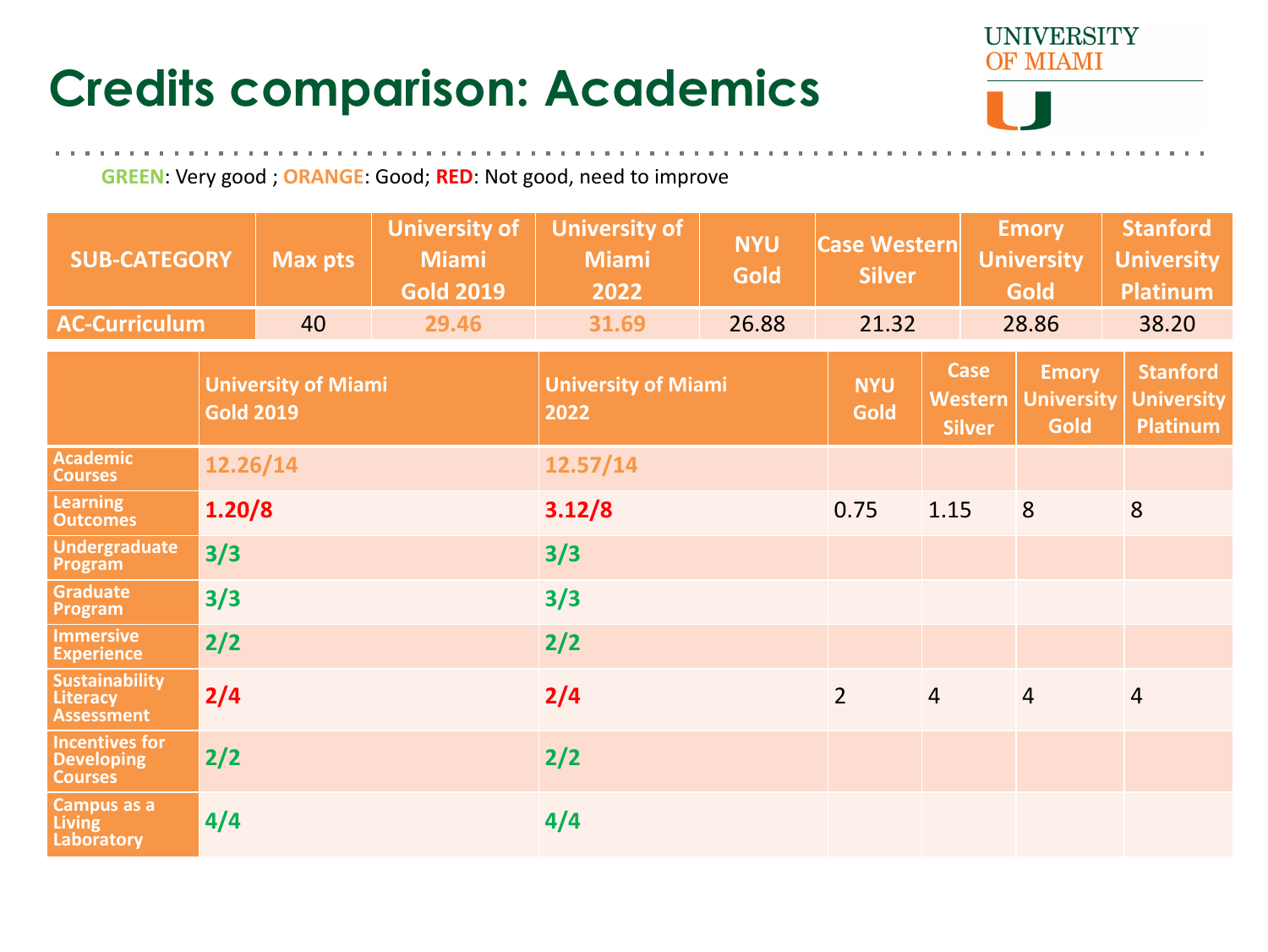### **Credits comparison: Operations**



**GREEN**: Very good ; **ORANGE**: Good; **RED**: Not good, need to improve

|                                          | <b>Max</b><br>pts | <b>University of Miami</b><br><b>Gold 2019</b><br>(including MSOM) | <b>UM</b><br>2022<br>App | <b>NYU</b><br>Gold | <b>Case</b><br>Western<br><b>Silver</b> | <b>Emory</b><br><b>University</b><br>Gold | <b>Stanford</b><br><b>University</b><br>Platinum |
|------------------------------------------|-------------------|--------------------------------------------------------------------|--------------------------|--------------------|-----------------------------------------|-------------------------------------------|--------------------------------------------------|
| <b>OP-Air and Climate</b>                | 11                | 5.30                                                               | 5.65/11                  | 6.35               | 5.34                                    | 6.89                                      | 9.02                                             |
| <b>OP-Buildings</b>                      | 8                 | 3.91                                                               | 3.60/8                   | 3.34               | 3.84                                    | 2.01                                      | 3.73                                             |
| op4-Building O&M                         | 5                 | 1.85                                                               | 1.14/5                   | 1.93               | 1.88                                    | 0.28                                      | 2.23                                             |
| <b>OP-Energy</b>                         | 10                | 3.24                                                               | 3.25/10                  | 3.22               | 4.21                                    | 4.90                                      | 7.37                                             |
| op6-Clean and RE                         | $\overline{4}$    | 0/4                                                                | 0/4                      | 0/4                | 0.01/4                                  | 0/4                                       | 2.23/4                                           |
| <b>OP-Food Dining</b>                    | 8                 | $\overline{2}$                                                     | 3.02/8                   | 2 <sup>1</sup>     | 3.06                                    | 5.26                                      | 3.67                                             |
| op7 Food-Bev                             | 6                 | 0/6                                                                | 1.02/6                   | $\overline{0}$     | 1.06                                    | 3.26                                      | 1.78                                             |
| <b>OP-Grounds</b>                        | $\overline{4}$    | 3.04                                                               | 3.04/4                   | 2 <sup>1</sup>     | 2.68                                    | 3.73                                      | 3 <sup>1</sup>                                   |
| <b>OP-Purchasing</b>                     | 6                 | 3.78                                                               | 4.41/6                   | 4.61               | 3.84                                    | 5.37                                      | 4.71                                             |
| op13- Cleaning and Janitorial            | $\mathbf{1}$      | 0.60/1                                                             | 0.64/1                   | 0.92               | 0.62                                    | 0.64                                      | 0.51                                             |
| op14- office paper                       | $\mathbf{1}$      | 0.19/1                                                             | 0.3/1                    | 0.39               | 0.22                                    | 0.73                                      | 0.25                                             |
| <b>OP-Transportation</b>                 |                   | 4.48                                                               | 3.80/7                   | 5.70               | 4.30                                    | 3.34                                      | 5.21                                             |
| op15-Campus fleet                        | 1                 | 0.2/1                                                              | 0.2/1                    | 0.3                | 0.04                                    | 0.33                                      | 0.44                                             |
| <b>OP-Waste</b>                          | 10                | 4.30                                                               | 5.03/10                  | 4.76               | 4.21                                    | 5.53                                      | 5.75                                             |
| op18-Waste Minimization<br>and Diversion | 8                 | 2.70                                                               | 3.43/8                   | 3.76               | 2.32                                    | 3.89                                      | 4.02                                             |
| <b>OP-Water</b>                          | 8                 | 2 <sup>1</sup>                                                     | 2.33/6                   | 6.08               | 6.52                                    | 4.79                                      | 8                                                |
| op21-Water use                           | $\overline{4}$    | $\mathbf{0}$                                                       | 0.33/4                   | 5.08/6             | 5.52/6                                  | 3.79/6                                    | 6/6                                              |